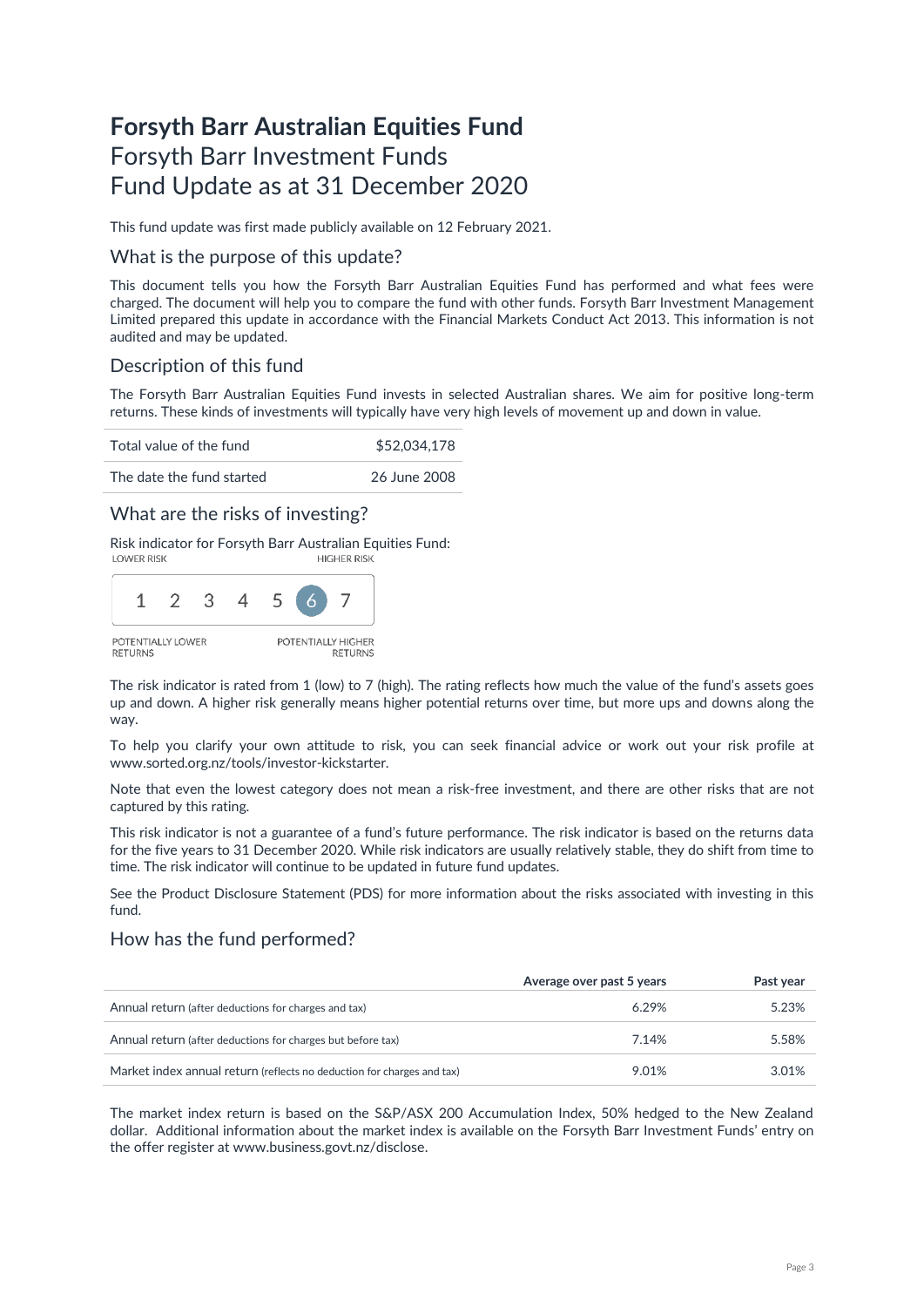### Annual return graph



This shows the return after fund charges and tax for each of the last 10 years ending 31 March. The last bar shows the average annual return for the last 10 years, up to 31 December 2020.

Important: This does not tell you how the fund will perform in the future.

Returns in this update are after tax at the highest prescribed investor rate (PIR) of tax for an individual New Zealand resident. Your tax may be lower.

#### What fees are investors charged?

Investors in the Forsyth Barr Australian Equities Fund are charged fund charges. In the year to 31 March 2020 these were:

|                                                       | % of net asset value <sup>1</sup> |
|-------------------------------------------------------|-----------------------------------|
| Total fund charges                                    | 1.33%                             |
| Which are made up of:                                 |                                   |
| Total management and administration charges including | 1.33%                             |
| Manager's basic fee                                   | 1.28%                             |
| Other management and administration charges           | $0.05\%$ <sup>2</sup>             |
| Total performance-based fees                          | 0.00%                             |
|                                                       | Dollar amount per investor        |
| Other charges                                         | \$0.00                            |

Investors are not currently charged any other fees. See the PDS for more information about fees. Small differences in fees and charges can have a big impact on your investment over the long term.

#### **Example of how this applies to an investor**

Jane had \$10,000 in the fund at the start of the year and did not make any further contributions. At the end of the year, Jane received a return after fund charges were deducted but before tax of \$558 (that is 5.58% of her initial \$10,000). This gives Jane a total return after tax of \$523 for the year.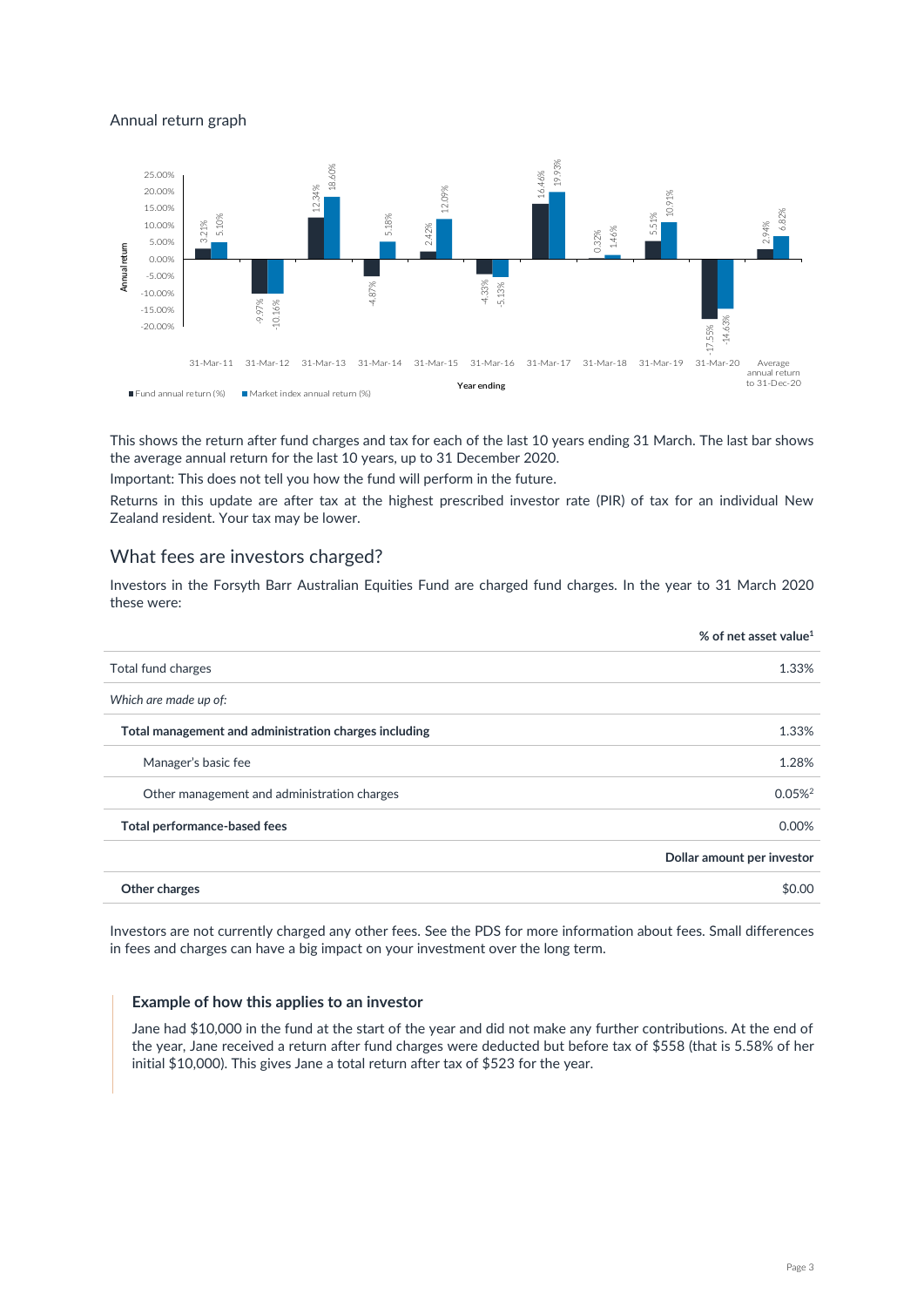# What does the fund invest in?

This shows the types of assets that the fund invests in.



### Actual investment mix

### Target investment mix

| Cash and cash equivalents    | 5.00%  |
|------------------------------|--------|
| New Zealand fixed interest   | 0.00%  |
| International fixed interest | 0.00%  |
| Australasian equities        | 85.00% |
| International equities       | 0.00%  |
| Listed property              | 10.00% |
| Unlisted property            | 0.00%  |
| Commodities                  | 0.00%  |
| Other                        | 0.00%  |

# Top 10 investments

|    | Name                                                      | Percentage of<br>fund net assets | <b>Type</b>               | Country     | <b>Credit rating</b><br>(if applicable) |
|----|-----------------------------------------------------------|----------------------------------|---------------------------|-------------|-----------------------------------------|
| 1  | <b>CSL Limited</b>                                        | 8.19%                            | Australasian equities     | Australia   |                                         |
| 2  | <b>BHP Group Limited</b>                                  | 6.69%                            | Australasian equities     | Australia   |                                         |
| 3  | Commonwealth Bank of Australia<br>Limited                 | 4.94%                            | Australasian equities     | Australia   |                                         |
| 4  | Westpac Banking Corporation Ltd                           | 4.25%                            | Australasian equities     | Australia   |                                         |
| 5  | National Australia Bank Limited                           | 3.50%                            | Australasian equities     | Australia   |                                         |
| 6  | ANZ transactional bank account                            | 3.11%                            | Cash and cash equivalents | New Zealand | AA-                                     |
| 7  | Telstra Corp                                              | 2.98%                            | Australasian equities     | Australia   |                                         |
| 8  | Downer EDI Limited                                        | 2.96%                            | Australasian equities     | Australia   |                                         |
| 9  | Rio Tinto Ltd                                             | 2.93%                            | Australasian equities     | Australia   |                                         |
| 10 | Australia and New Zealand Banking<br><b>Group Limited</b> | 2.74%                            | Australasian equities     | Australia   |                                         |

The top 10 investments make up 42.29% of the fund.

We actively manage the fund's foreign currency exposures. As at 31 December 2020, these exposures represented 96.89% of the value of the fund. After allowing for foreign currency hedges in place, 63.75% of the value of the fund was unhedged and exposed to foreign currency risk.